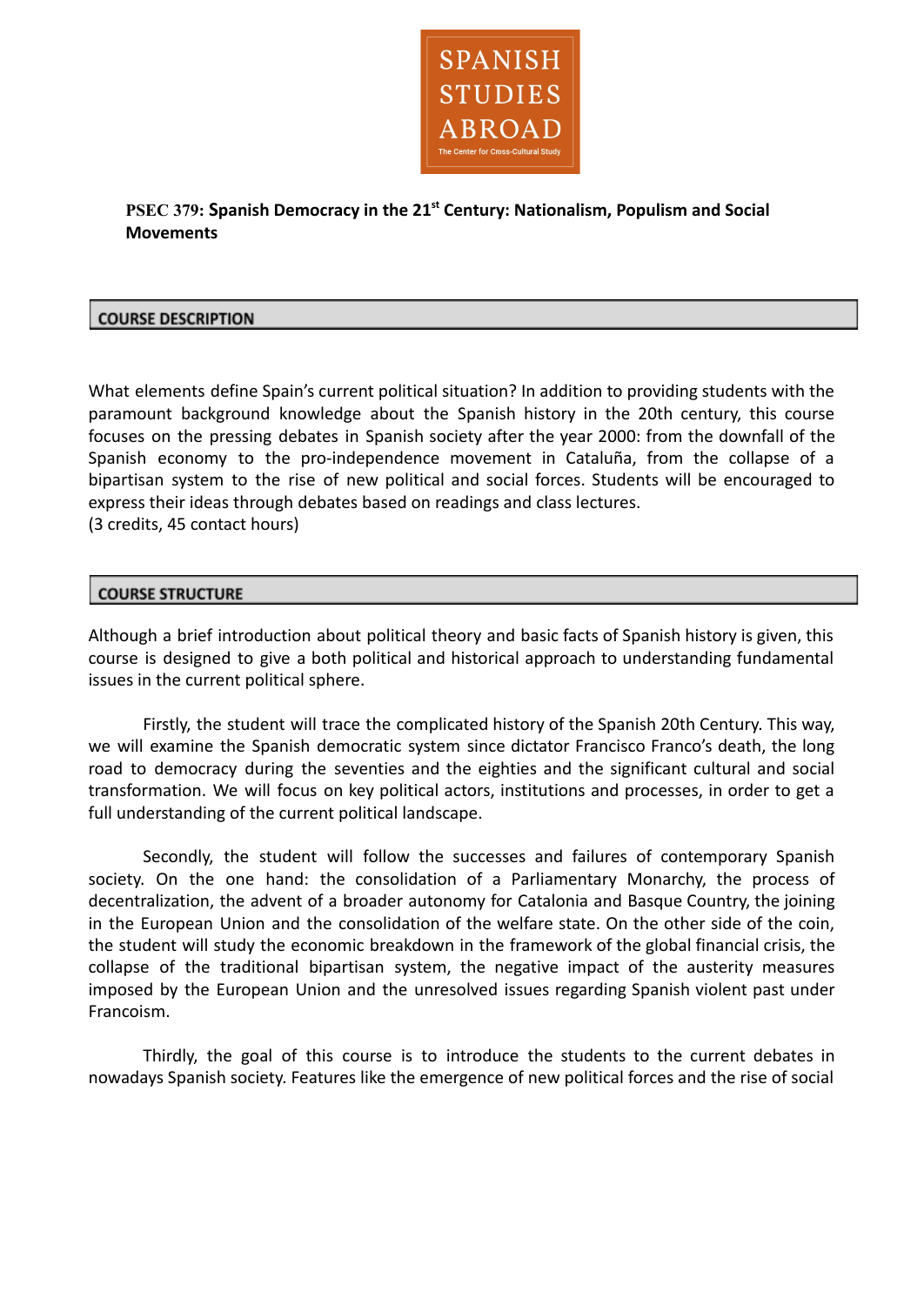

and populist movements against institutional corruption will be analyzed. Finally, the renewed nationalist fervor in Catalonia will be also tackled, by studying its recent evolution from its traditional demand for an asymmetrical federalism towards a full independence from Spain. In our approach to the new political challenges, this course propose to review the situation, examine the historical roots and become familiar with the key political actors while putting all this debates into a wider global context.

# **METHODOLOGY**

The course is structured in both lecture and seminar formats. Each session will be based on a key question. In the first part of the session, there will be a lecture. Students will be encouraged to express their ideas and have discussions about the topic based on their readings. The professor will apply several methods and techniques: from videos, newspaper and TV and open discussions in class to a simulation of the National Elections and parliamentary debates and an academic contest.

#### **COURSE PREREQUISITES EVALUATION GENERAL COURSE POLICIES AND REGULATION**

This course is oriented towards students interested in current Spanish politics. Classes will be taught in Spanish. Previous knowledge of Spanish history or politics is recommended but not mandatory.

# **LEARNING OBJECTIVES**

At the end of this course students will be able to:

- 1) To understand the recent transformations of the Spanish society in the last decades
- 2) To discuss current issues and put forward arguments concerning the most recent challenges in Spanish political system
- 3) To become familiar with the newest players and social movements in Spain and the European Union

#### **EVALUATION**

The final grade will be calculated as follows:

| 1) Class Attendance   | 25 % |
|-----------------------|------|
| 2) Term Papers        | 25%  |
| 3) Oral Presentations | 25%  |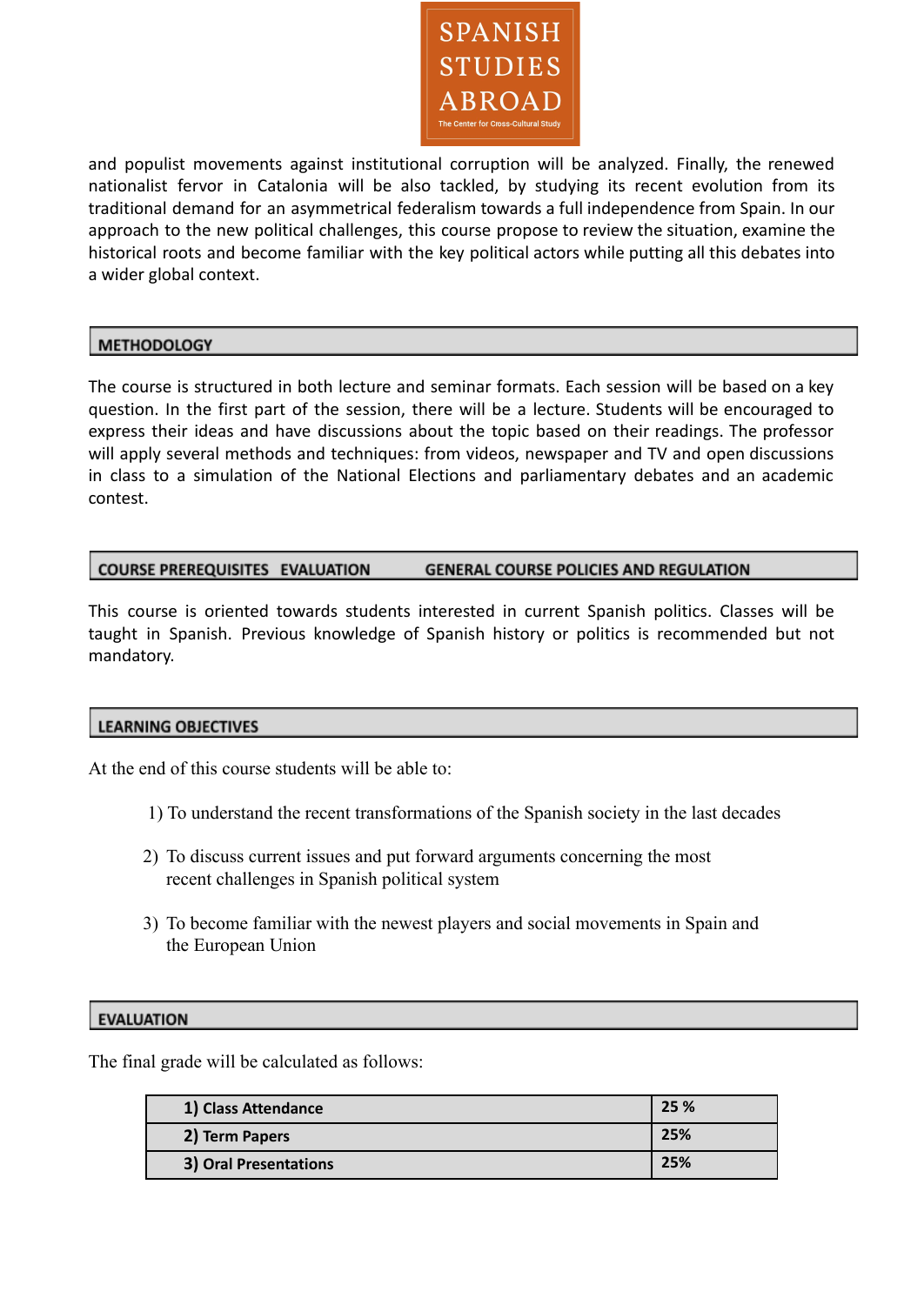

#### **4) Final Research 25%**

Assessment will involve two oral presentations on topics discussed in the course. At the end of each week, student will be asked to write short essays on the main political debates in contemporary Spain.

### **GENERAL COURSE POLICIES AND REGULATIONS**

Excused absences will only be justified by an official medical report or family emergency. Students are expected to attend all sessions. Active participation in class is required.

Cheating and plagiarism (which includes copying from the Internet) are clear violation of academic honesty. The penalty for academic dishonesty is a failing grade. Avoid plagiarism by citing your sources properly.

Unless otherwise stated, all assignments must be written according to the guidelines given. No late homework will be accepted. Students are expected to be on time and to remain for the entire class. The student who misses any part of the class is responsible for acquiring the missed information.

### **REQUIRED TEXTS**

## *Reading materials*

#### **In English**

- CHISLETT, WILLIAM. *Spain: what everyone needs to know*. Oxford university press, 2013
- CHISLETT, WILLIAM. *A new course for Spain: beyond the Crisis*. Real Instituto Elcano. 2016 [www.realinstitutoelcano.org/wps/wcm/connect/4042b2804bb4115fa0a5ba6e9c1af357](http://www.realinstitutoelcano.org/wps/wcm/connect/4042b2804bb4115fa0a5ba6e9c1af357/Chislett-New-course-for-Spain-beyond-crisis.pdf?MOD=AJPERES&CACHEID=4042b2804bb4115fa0a5ba6e9c1af357) [/Chislett-New-course-for-Spain-beyond-](http://www.realinstitutoelcano.org/wps/wcm/connect/4042b2804bb4115fa0a5ba6e9c1af357/Chislett-New-course-for-Spain-beyond-crisis.pdf?MOD=AJPERES&CACHEID=4042b2804bb4115fa0a5ba6e9c1af357)

[crisis.pdf?MOD=AJPERES&CACHEID=4042b2804bb4115fa0a5ba6e9c1af357](http://www.realinstitutoelcano.org/wps/wcm/connect/4042b2804bb4115fa0a5ba6e9c1af357/Chislett-New-course-for-Spain-beyond-crisis.pdf?MOD=AJPERES&CACHEID=4042b2804bb4115fa0a5ba6e9c1af357)

- HOOPER, JOHN. *The new Spaniards. Penguin; 2nd Revised edition*, London, 2006
- MINDER, RAPHAEL. *The struggle for Catalonia. Rebel politics in Spain*. Hurst Publishers, New York, 2018.
- • TREMLETT, GILLES, *Ghost of Spain. Travels Through a Country's Hidden Past*, Faber & Faber, London, 2012

#### **In Spanish**

- VV AA. Informe sobre la democracia en España. Libros de la Catarata. Madrid, 201
- CERCAS, JAVIER, Soldados de Salamina, Random House Mondadori, Barcelona, 2015
- GARCÍA, Lola. El naufragio. La deconstrucción del sueño independentista. Atalaya, Barcelona, 2018.
- MUÑOZ MOLINA, ANTONIO. Todo lo que era sólido. Seix Barral, Barcelona, 2014.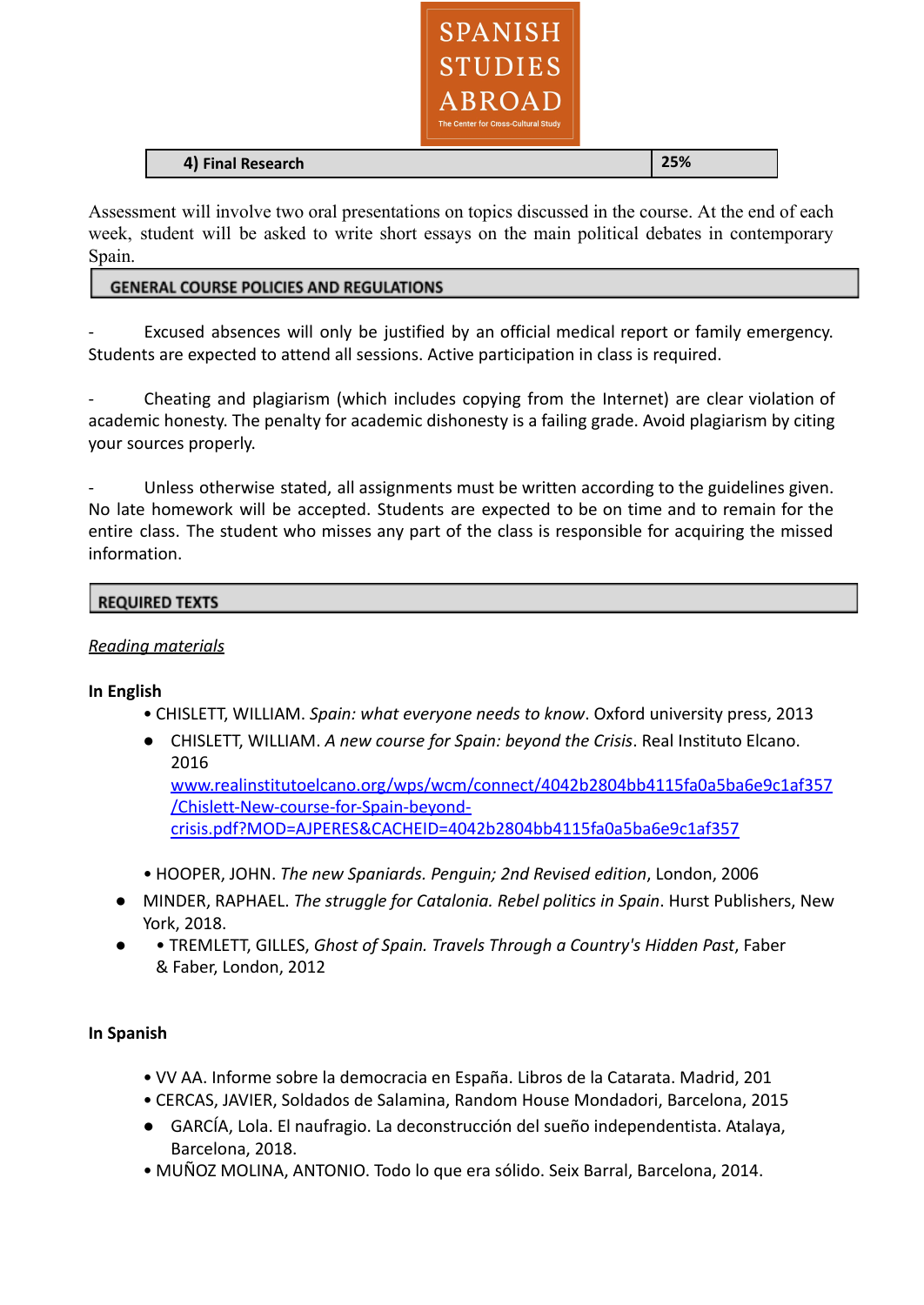

• SÁNCHEZ CUENCA, IGNACIO. La impotencia democrática. Sobre la crisis política en España.Libros de la Catarata, Madrid, 2014.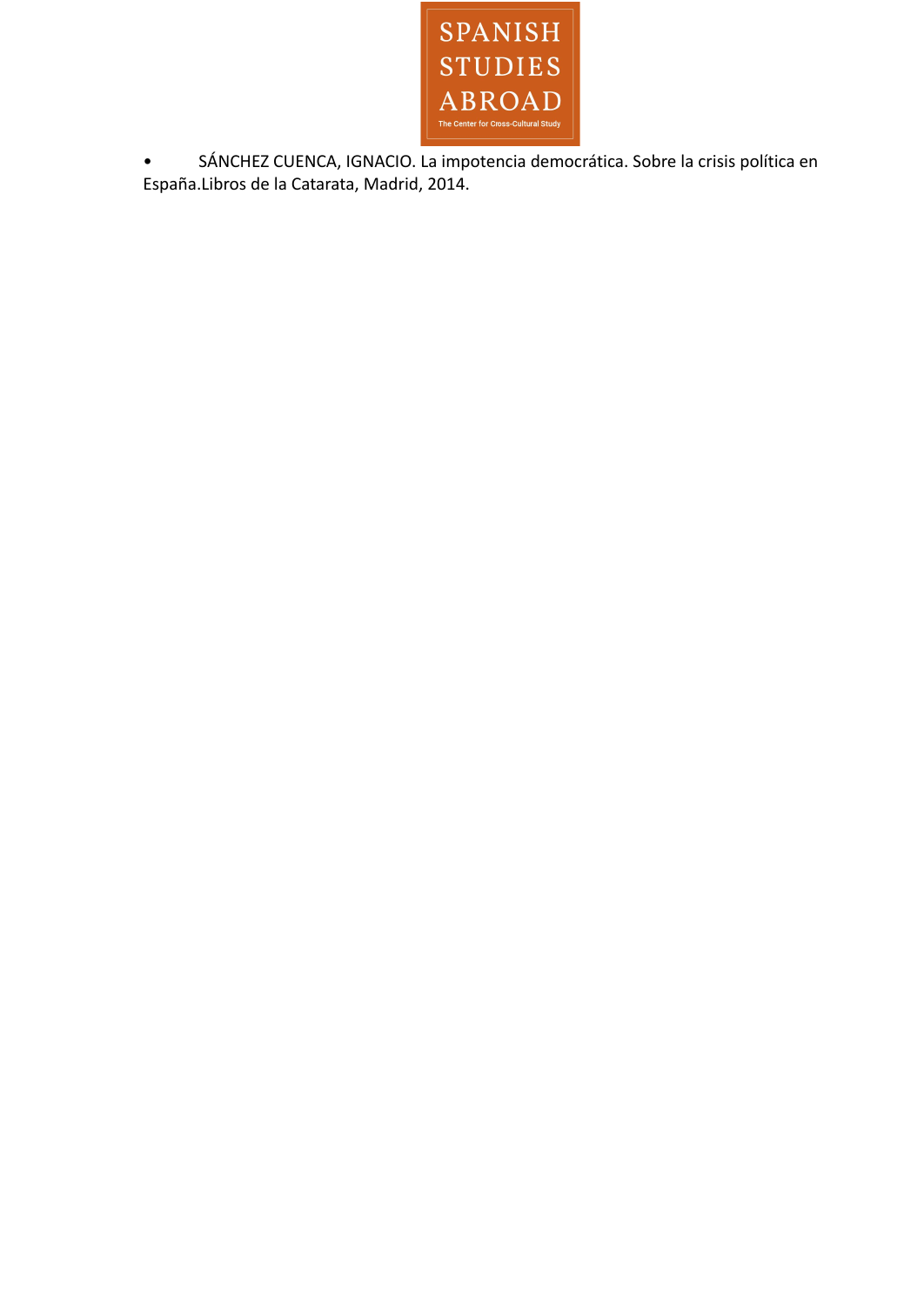

*Webs:*

# **In English:**

**Inside Story (Al Jazeera English) Independence for Catalonia?** [http://www.aljazeera.com/programmes/insidestory/2015/09/catalonia-independence](http://www.aljazeera.com/programmes/insidestory/2015/09/catalonia-independence-%20150929000659817.html) [-](http://www.aljazeera.com/programmes/insidestory/2015/09/catalonia-independence-%20150929000659817.html) [150929000659817.html](http://www.aljazeera.com/programmes/insidestory/2015/09/catalonia-independence-%20150929000659817.html)

# **In Spanish:**

DOS CATALUÑAS. (NETFLIX): <https://www.netflix.com/title/80992039>

INFORME SEMANAL (TVE): <http://www.rtve.es/television/informe-semanal/>

SALVADOS (LA SEXTA): <http://www.lasexta.com/programas/salvados/>

# **CLASS SCHEDULE**

| PART I: KEY CONCEPTS |             |                                                                                                                                                                                                                                                                                                                                          |
|----------------------|-------------|------------------------------------------------------------------------------------------------------------------------------------------------------------------------------------------------------------------------------------------------------------------------------------------------------------------------------------------|
|                      | <b>DATE</b> | <b>LECTURE TOPICS</b>                                                                                                                                                                                                                                                                                                                    |
| <b>Section 1</b>     |             | Key concepts                                                                                                                                                                                                                                                                                                                             |
|                      |             | Nation, Identity, State. Nationalism and Populism. What is<br>sovereignty? What defines a nation? Theories of nation<br>and nationalism. Sovereignty in the framework of the<br>European Union. Globalization and new nationalisms in<br>Europe. What does independence mean in the 21st<br>century? Current political debates in Spain. |
| <b>Section 2</b>     |             | When nations are born?                                                                                                                                                                                                                                                                                                                   |
|                      |             | At what point can we talk about modern Spain? Key dates                                                                                                                                                                                                                                                                                  |
|                      |             | in Spanish history. Unity in diversity. Many nations fit into                                                                                                                                                                                                                                                                            |
|                      |             | one nation? What is a parliamentary monarchy? Main                                                                                                                                                                                                                                                                                       |
|                      |             | challenges of Spanish democracy. Balance of power in the                                                                                                                                                                                                                                                                                 |
|                      |             | Spanish democracy.                                                                                                                                                                                                                                                                                                                       |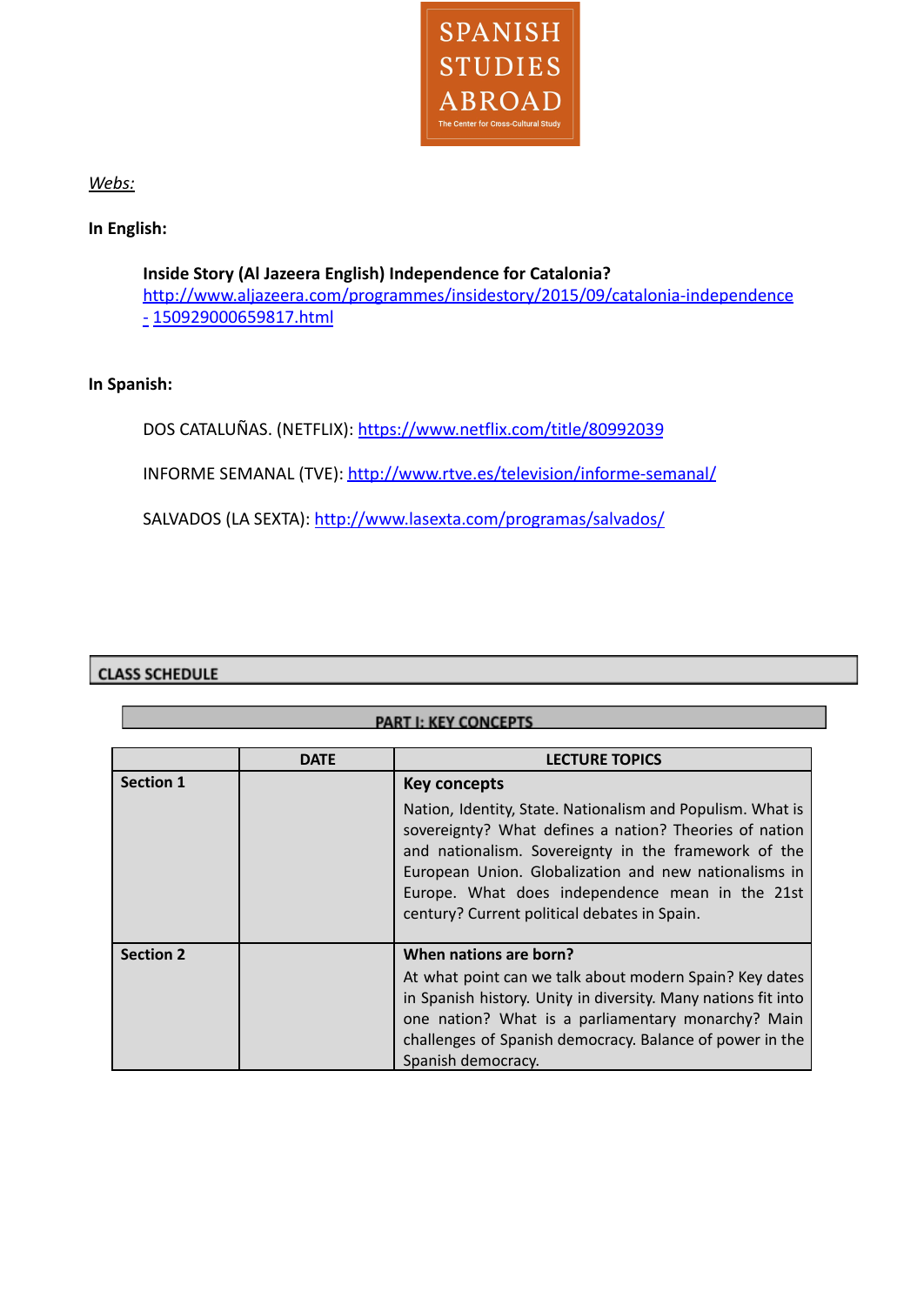

#### PART II: THE RULES OF THE **GAME SPANISH POLITICAL STRUCTURE**

|                  | <b>DATE</b> | <b>LECTURE TOPICS</b>                                                                                        |
|------------------|-------------|--------------------------------------------------------------------------------------------------------------|
| <b>Section 3</b> |             | The long road to Democracy                                                                                   |
|                  |             | The legacy of the violent past: Civil War and Franco's                                                       |
|                  |             | Dictatorship. 1907's transition to democracy. Rupture or                                                     |
|                  |             | reform? Historical debates over this period. Key political                                                   |
|                  |             | figures: Adolfo Suárez, the King, the role of the Army.                                                      |
| <b>Section 4</b> |             | How to end a Dictatorship?                                                                                   |
|                  |             | Spanish transition from a European perspective: the                                                          |
|                  |             | democratic wave in Greece, Portugal and Eastern Europe.                                                      |
|                  |             | The advent of a new political elite and the birth of the                                                     |
|                  |             | Constitution. Dangerous movements: 1981 attempted<br>coup d'état.                                            |
| <b>Section 5</b> |             | Social and cultural changes in democractic Spain                                                             |
|                  |             | New faces for a new country. Music, literature, film and                                                     |
|                  |             | fashion in the 80s and 90s. Welcome to Europe: joining                                                       |
|                  |             | NATO and European Union.                                                                                     |
| <b>Section 6</b> |             | A man with many faces: F. Gonzalez and PSOE                                                                  |
|                  |             | Basic aspects of the Socialist Party. The Gonzalez years:                                                    |
|                  |             | 1982-1996. From illusion to disappointment. Sympathy                                                         |
|                  |             | for the devil: music, drugs, nihilism and youth culture at                                                   |
|                  |             | the end of the century. The Roaring nineties, market                                                         |
|                  |             | society after the collapse of the Soviet Union. A History of                                                 |
|                  |             | Violence: ETA, "Terrorismo" and counterterrorism.                                                            |
| <b>Section 7</b> |             | The (new) conservatives                                                                                      |
|                  |             | Basic aspects of Popular Party. The Spanish right in                                                         |
|                  |             | Democracy. Aznar's first term: dealing with Catalonian                                                       |
|                  |             | and Basque nationalists. Over clocked economy: the<br>arrival of the euro, mass tourism, and housing bubble. |
|                  |             | Fast fortunes and the illusion of the new middle class.                                                      |
| <b>Section 8</b> |             | The formation of Spanish civil society                                                                       |
|                  |             | Recent social movements and the defeat of the Popular                                                        |
|                  |             | Party. The rise of an organized civil society, from large-                                                   |
|                  |             | scale protests against the Iraq War in 2003 to the                                                           |
|                  |             | Platform for People Affected by Mortgages and 15-M                                                           |
|                  |             | anti-austerity movement.                                                                                     |
| <b>Section 9</b> |             | New ways of being a Spaniard (or not at all)                                                                 |
|                  |             | The new Spaniards. Migration flows from Africa, eastern                                                      |
|                  |             | Europe and Latin America. New political, cultural and                                                        |
|                  |             | religious identities in a multicultural country. Zapatero's                                                  |
|                  |             | first term. New faces for an old nation: gay marriage and                                                    |
|                  |             | non traditional family models. Football and politics. The                                                    |
|                  |             | role of sport in Nation-building. Tired of being Spaniards:                                                  |
|                  |             | similarities and differences between Basque and                                                              |
|                  |             | Catalonian pro-independence movements.                                                                       |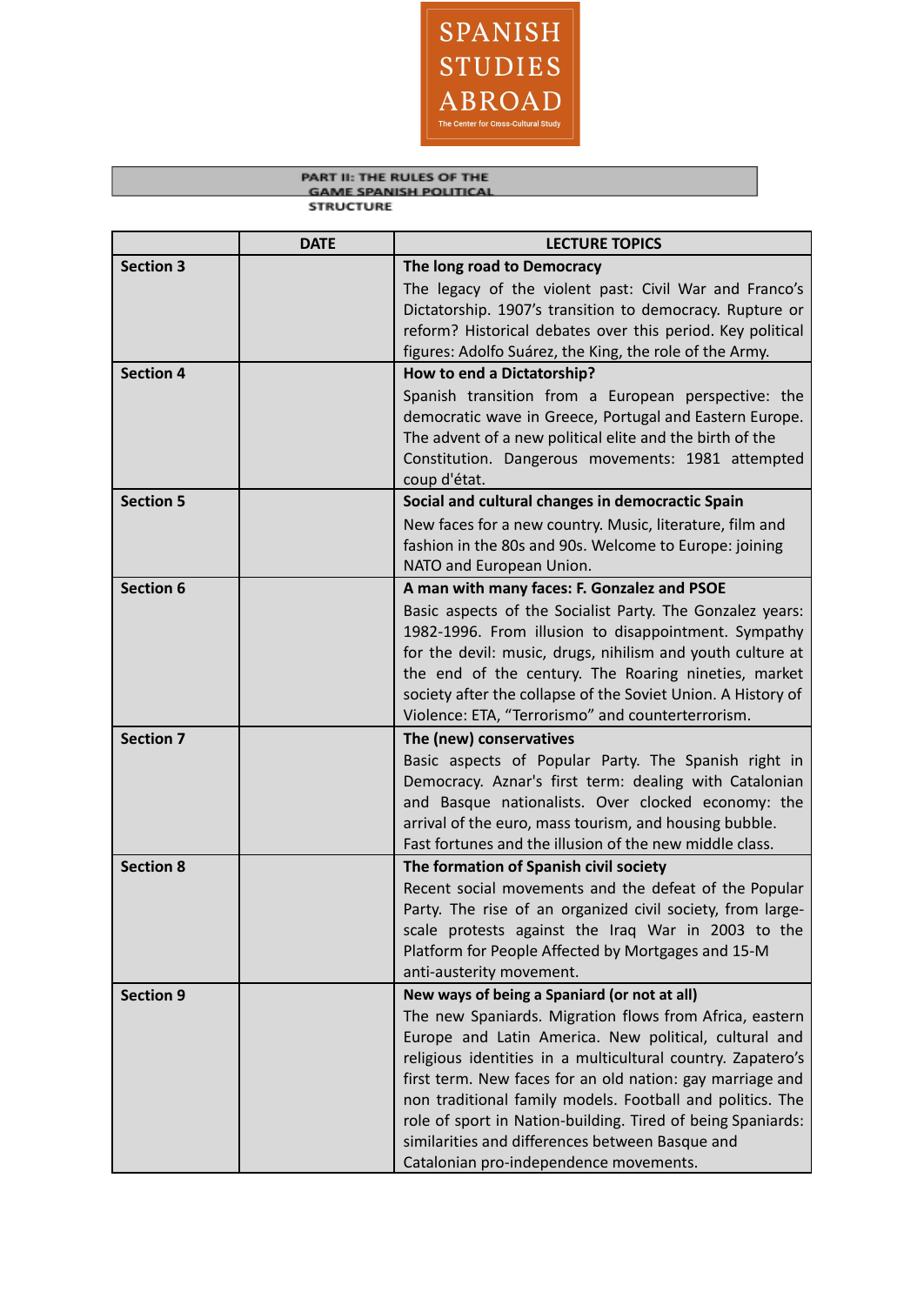

| Section 10 |  |  |  | Dealing with the Past: Spain's Memory                    | War. |
|------------|--|--|--|----------------------------------------------------------|------|
|            |  |  |  | The key role of the Historical debate in nowadays Spain. |      |
|            |  |  |  | What was "The pact of silence" and why this silence has  |      |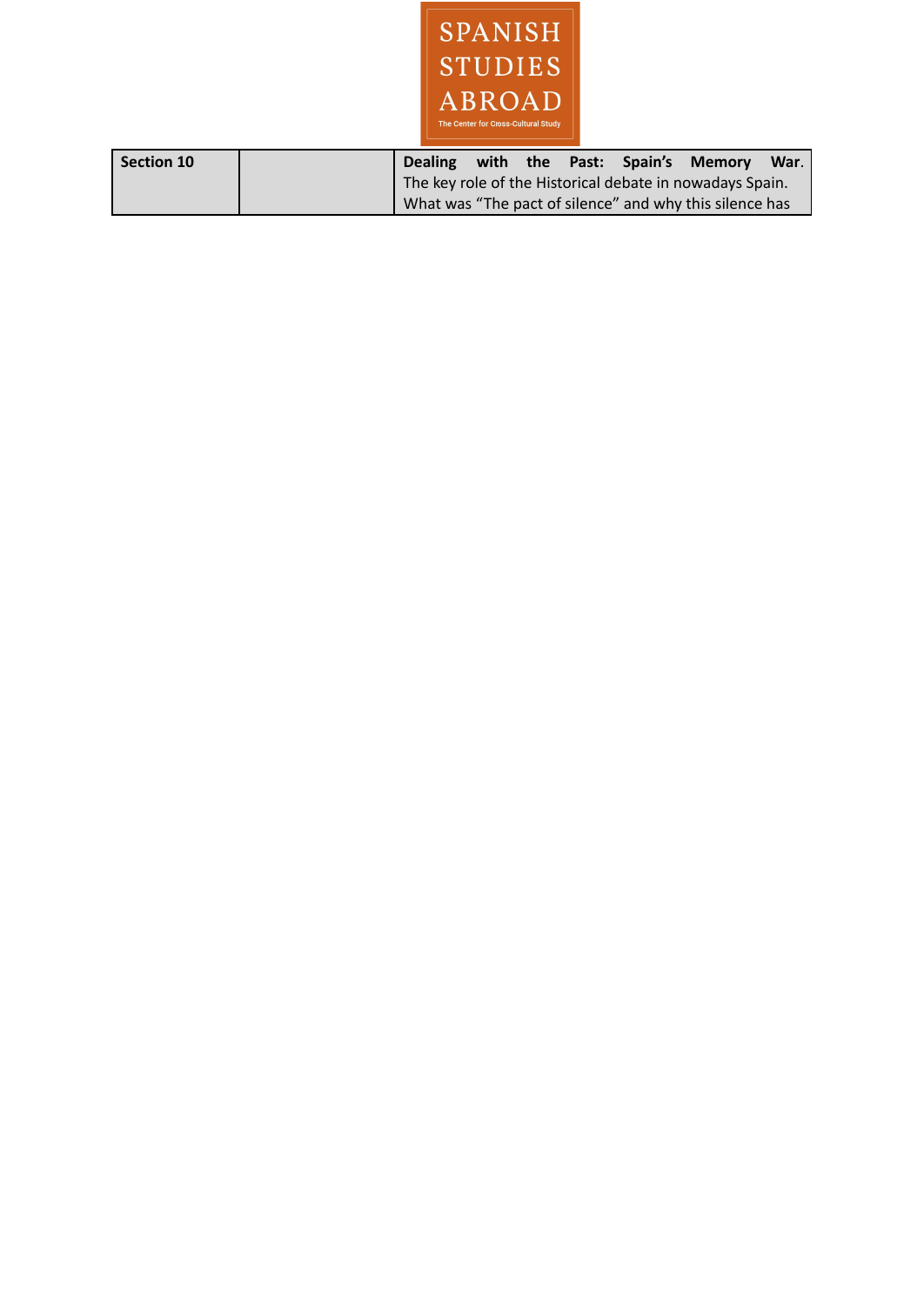

| ended? Midlife crisis: Spanish Constitution at its' 40 |
|--------------------------------------------------------|
| anniversary.                                           |

### PART III: AFTER THE DOWNFALL **NEW PLAYERS, NEW CHALLENGES**

|                   | <b>DATE</b> | <b>LECTURE TOPICS</b>                                                                                           |
|-------------------|-------------|-----------------------------------------------------------------------------------------------------------------|
| <b>Section 11</b> |             | The big crash                                                                                                   |
|                   |             | The impact of the September 2008 economic downfall.                                                             |
|                   |             | Domestic problems (the housing<br>bubble)<br>in.<br>an                                                          |
|                   |             | international framework (the global financial crisis).                                                          |
|                   |             | Zapatero's second term. The end of the bipartisan system.                                                       |
|                   |             | Losing faith in public institutions. A lot of bad apples:                                                       |
|                   |             | corruption scandals, from politicians and                                                                       |
|                   |             | businessmen to film directors and the Royal family.                                                             |
| <b>Section 12</b> |             | Catalonia: Europe's new independent state?                                                                      |
|                   |             | From asymmetrical federalism to Independence: the fast                                                          |
|                   |             | evolution of Catalonian nationalism. Key dates in                                                               |
|                   |             | Catalonia's history. The bigger picture: the meaning of                                                         |
|                   |             | Independence inside the European Union.                                                                         |
| <b>Section 13</b> |             | What's up with the Basque country?                                                                              |
|                   |             | A silent victory: the decline of ETA. Euskadi in the new                                                        |
|                   |             | political<br>landscape, broader autonomy,<br>economic                                                           |
|                   |             | negotiation and the appeasement of pro-independence                                                             |
|                   |             | claims.                                                                                                         |
| <b>Section 14</b> |             | New political players (I) Podemos.                                                                              |
|                   |             | From the anti-austerity demonstrations to Podemos                                                               |
|                   |             | Populism or popular movement? The social roots behind                                                           |
|                   |             | the public anger: massive youth unemployment and                                                                |
|                   |             | exodus of Spanish graduates looking for a job abroad. 15-<br>M: Indignados movement takes the public arena. The |
|                   |             | global context: What is Podemos? Can Pablo Iglesias                                                             |
|                   |             | become the next Spanish president? Podemos and the                                                              |
|                   |             | rise of the new socialist government in Spain in 2018.                                                          |
| <b>Section 15</b> |             | New political players (II). Ciudadanos.                                                                         |
|                   |             | An unexpected guest: Ciudadanos (Citizens) New ideas or                                                         |
|                   |             | just new faces? A right-wing Podemos? The X Zone:                                                               |
|                   |             | political centre in Spain. Who is Albert Rivera? First steps                                                    |
|                   |             | of a party not as new as it seems.                                                                              |
| <b>Section 16</b> |             | Power in Spain. Who rules the country?                                                                          |
|                   |             | Who really governs: behind the political arena. From the                                                        |
|                   |             | Church and the Army in the 70s to Banking system, private                                                       |
|                   |             | corporations and the Media in the 21 <sup>st</sup> century.                                                     |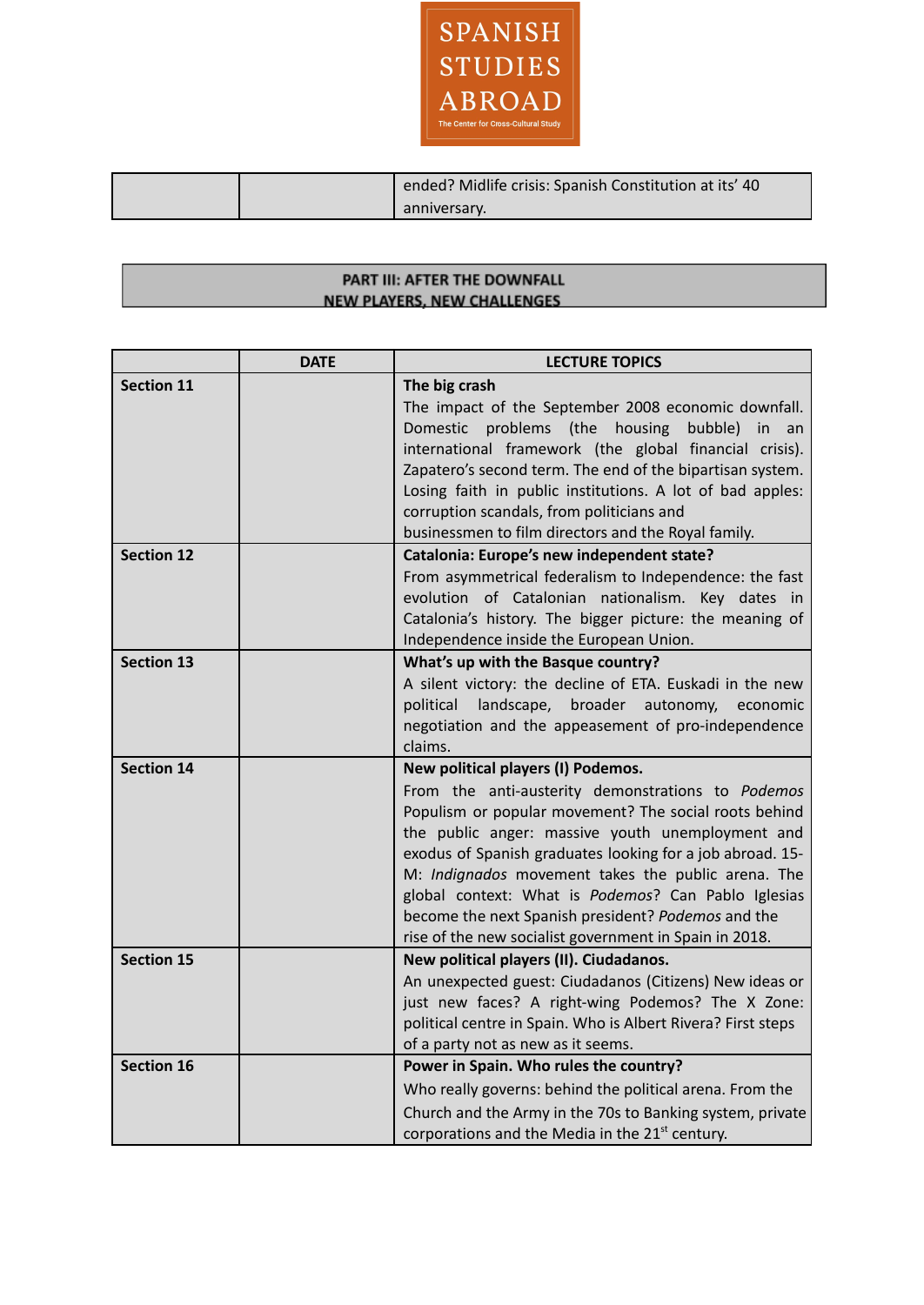

| <b>Section 17</b> | Gender and politics: things have come a long way<br>Spain's current image. New customs. The role of the<br>religion: is Spain still a Catholic country? A revolutionary<br>change: the role of the women in contemporary society.<br>Current debates: from divorce law in the 70s to abortion.<br>The fight against gender inequality. |
|-------------------|----------------------------------------------------------------------------------------------------------------------------------------------------------------------------------------------------------------------------------------------------------------------------------------------------------------------------------------|
| <b>Section 18</b> | And now what? The Twilight zone<br>Pedro Sanchez: an unexpected president. The Catalonian<br>challenge: what happened in the year 2017? Who is                                                                                                                                                                                         |